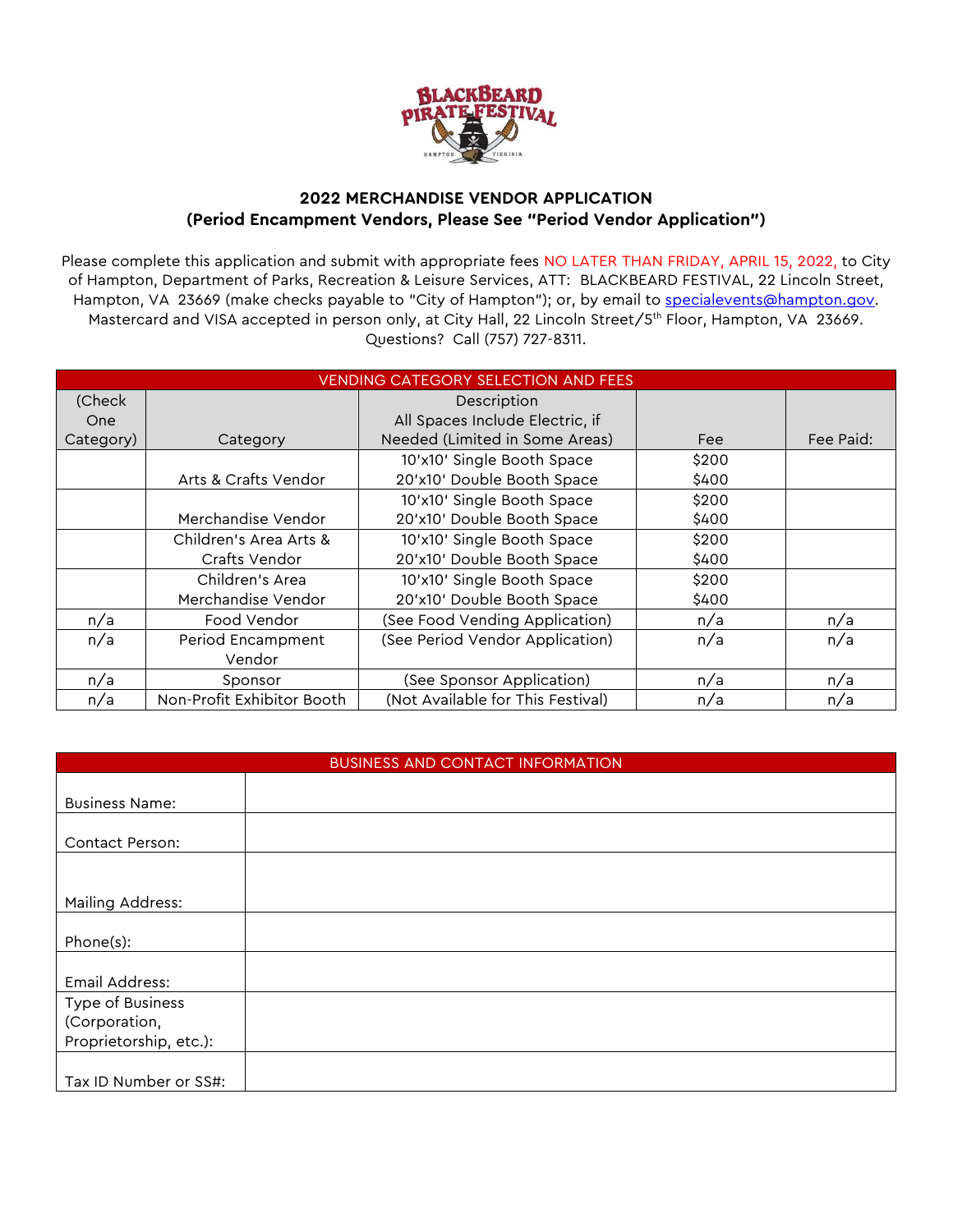| <b>BOOTH INFORMATION</b>                                                                   |  |  |  |  |  |  |
|--------------------------------------------------------------------------------------------|--|--|--|--|--|--|
| Will You Bring a 10'x10' Tent for<br>Your Booth? Or Tables/Chairs<br>Only?                 |  |  |  |  |  |  |
| Is Electricity Required to<br>Operate Your Booth? If so, list<br>all Appliances and Needs: |  |  |  |  |  |  |
| List of All Merchandise/Types<br>and Price Ranges (i.e., Earrings,<br>\$1-\$12, etc.):     |  |  |  |  |  |  |
| Please List Any Special<br>Accommodations Needed:                                          |  |  |  |  |  |  |

## AGREEMENT

This Agreement is made and entered into by and between the City of Hampton, Virginia, a municipal corporation of the Commonwealth of Virginia (the "City") and  $\blacksquare$  (the "Vendor"). The  $\blacksquare$ term of this Agreement shall be for the Blackbeard Pirate Festival, from June 3, 2022 to June 5, 2022, and/or rain dates as determined by the City (the "Event").

Vendor shall provide merchandise items for purchase at the designated Event as described in the application and the City agrees to allow the Vendor to operate a merchandise booth at the Event, in accordance with the terms and provisions of this Agreement. In consideration of these mutual promises and covenants, Vendor agrees to pay the City a Vendor Fee as designated on the application.

## **Vendor Selection and Placement**

Criteria for admission is based on how the applicant meets Event standards, including how well the merchandise relates to the theme of the Event, the type and quality of the merchandise, and on the Vendor's overall potential for making a positive addition to the Event. **Preferred Vendors will offer unique, one-of-a-kind, hand-made, theme-related merchandise, although other theme-related merchandise will be considered.** All applications are reviewed and compared following the application deadline, and decisions are made based on criteria above as well as the type, quantity, and quality of Vendors who apply. Available space and logistical concerns are also considered. **Decisions of the City's Event Staff are final.** 

Event Staff will assign Vendor, if selected, to booth spaces in the **Event Staff's sole discretion. Vendor may not request a specific booth site, and site plans may vary from prior years**. Overall booth space will be approximately 10'x10', and Vendor must bring all tables, chairs, canopies, and other equipment needed for its space. **Event Staff reserves the right to change space assignments if deemed necessary, and to limit the size/type of equipment allowed**. Vendor must be prepared with sufficient inventory to display for the duration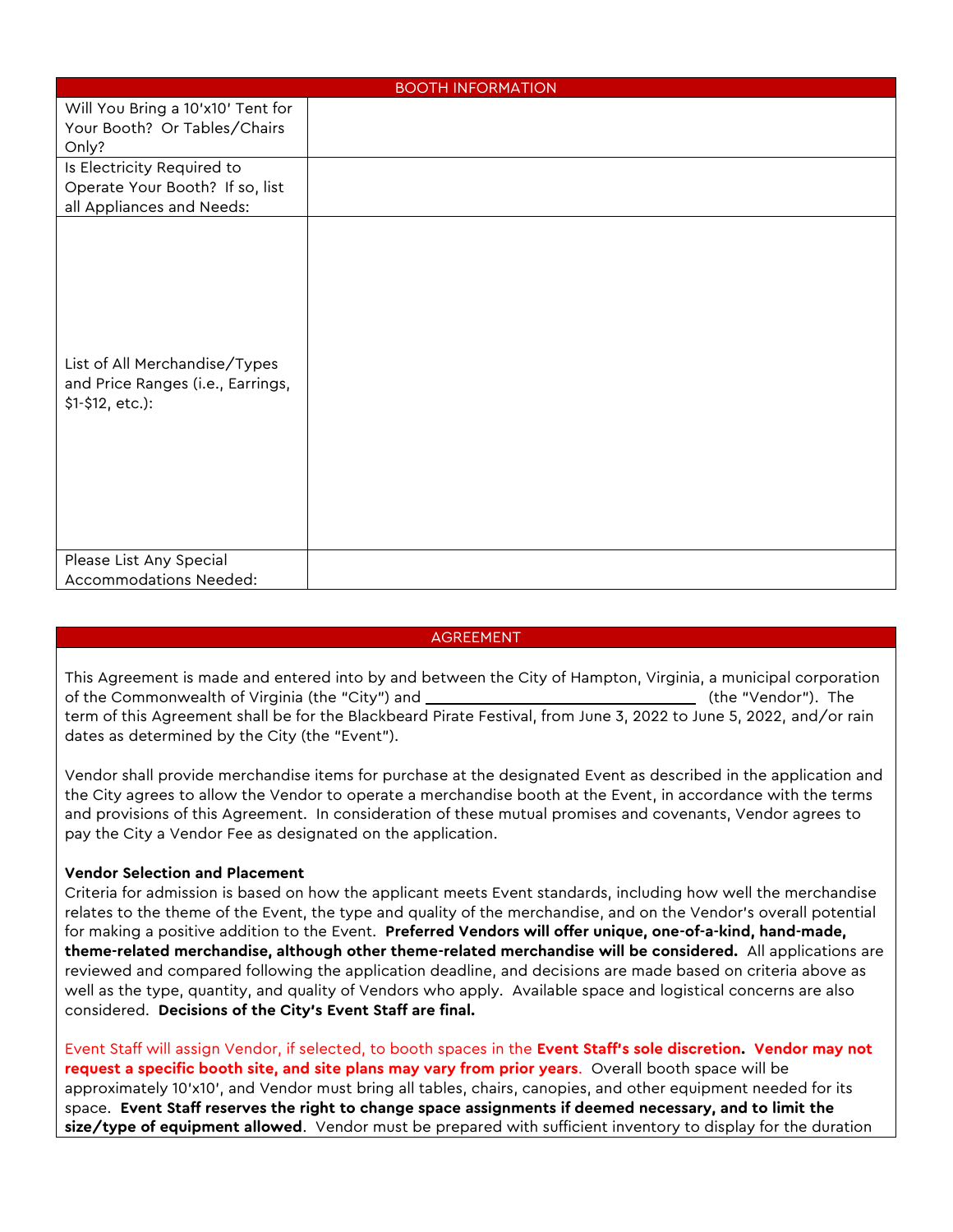of the Event and must preside over its booth. Event Staff will not booth-sit for any reason, and cannot assist with booth set-up; Vendors are strongly urged to bring additional help as needed for assistance. The City of Hampton is not responsible for any loss, theft, or damage. The City does not guarantee the Vendor will make a certain number of sales or amount of profit through its participation in the Event.

## **Terms and Conditions**

An application is a commitment to show when accepted by the Event Staff. Vendor shall not assign its rights and duties under this Agreement without prior, written consent from an authorized representative of the City.

Vendor must maintain booth and surrounding area in a neat and professional manner with regard to **appearance**. Vendor is **required to mark** with bright colors any wires/ropes extending from area. Vendors providing their own tents must provide the **required fire extinguisher**, minimum of a 2A 10-B.C. portable unit. **All tents shall be anchored to withstand the elements of weather and collapse.** Combustible materials shall not be located in any tent. Vendor is required to have area accessible or to make appropriate **accommodations** for patrons with disabilities.

Failure of accepted Vendors to display the **type of items** described in the application will result in automatic dismissal from the Event without refund of the Vendor Fee. Event Staff reserves the right to review all displays throughout the Event to ensure all regulations are being followed, and to refuse any items considered **unsuitable or inappropriate**. The following are prohibited:

- Consumption or possession of alcohol or controlled substances during the Event;
- Dirty or unkempt booth or employees, including any health department violations;
- Language or behavior not appropriate for a family event;
- Weapons, or items which can be classified as weapons;
- Pets within the Event area (service animals only); and,
- Other violation of the Rules and Regulations provided.

Fundraising, donation jars, 'hawking,' cash raffles, and other forms of soliciting monetary contributions from the public, whether on behalf of causes and charities directly or through third parties, are not permitted during the Event without prior, written consent from the City.

There is no **rain site or rain date**. Event will remain open unless the City determines the conditions to be severe. Vendors should come prepared with suitable materials to protect their merchandise. **No Vendor Fee refunds will be issued due to weather.** Vendors are expected to remain operational, with booths manned and intact, during all Event hours; early booth break-down (and/or break-down prior to announcements in the instance of inclement weather or other early shut-down) is not permitted and will jeopardize future participation in all City Events.

Each Vendor is responsible for applicable **sales tax**. Virginia State Tax on Merchandise is 6.5%. Contact the Virginia Department of Taxation at 804.367.8037 for forms and information, or the City of Hampton's Commissioner of Revenue's Office at 757.727.6183.

If so required by Title 13.1 or Title 50 of the Code of Virginia, Vendor shall be properly registered to transact business in the Commonwealth of Virginia as a domestic or foreign business entity and shall not allow its existence to lapse or its certificate of authority or registration to be revoked or cancelled at any time during the term of the Agreement. This provision is not applicable if Vendor is an individual.

Vendor shall **comply** with all federal, state, and local statutes, ordinances, and regulations related to its performance of this Agreement, including but not limited to those provisions related to applicable taxes and safety measures. Vendor represents that it possesses all necessary licenses/permits required to conduct its business and will acquire any additional licenses/permits necessary for performance of this Agreement prior to the initiation of services.

In the event that Vendor shall for any reason or through any cause be in **default** of the terms of this Agreement, the City may give Contractor written notice of such default by certified mail/return receipt requested at the